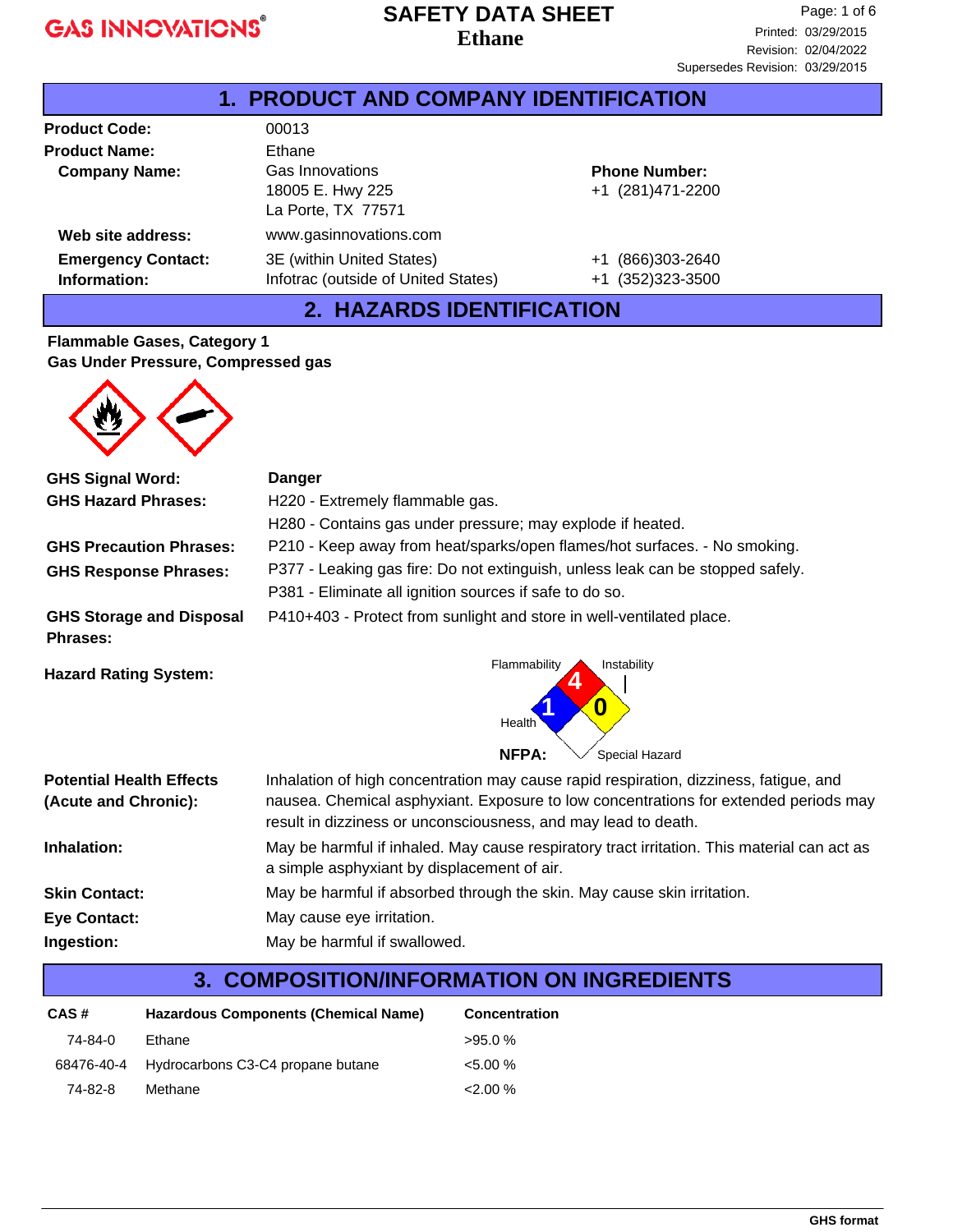## **Ethane SAFETY DATA SHEET**

|                                                                                                                                        | <b>4. FIRST AID MEASURES</b>                                                                                                                                                                                                                                                                                                                                                                                                                                                                                                                                                                                                                                                                                                                                         |
|----------------------------------------------------------------------------------------------------------------------------------------|----------------------------------------------------------------------------------------------------------------------------------------------------------------------------------------------------------------------------------------------------------------------------------------------------------------------------------------------------------------------------------------------------------------------------------------------------------------------------------------------------------------------------------------------------------------------------------------------------------------------------------------------------------------------------------------------------------------------------------------------------------------------|
| <b>Emergency and First Aid</b><br><b>Procedures:</b>                                                                                   | Consult a physician. Show this safety data sheet to the doctor in attendance.                                                                                                                                                                                                                                                                                                                                                                                                                                                                                                                                                                                                                                                                                        |
| In Case of Inhalation:                                                                                                                 | If breathed in, move person into fresh air. If not breathing give artificial respiration.<br>Consult a physician.                                                                                                                                                                                                                                                                                                                                                                                                                                                                                                                                                                                                                                                    |
| In Case of Skin Contact:                                                                                                               | Wash off with soap and plenty of water. If skin irritation occurs, get medical<br>advice/attention.                                                                                                                                                                                                                                                                                                                                                                                                                                                                                                                                                                                                                                                                  |
| In Case of Eye Contact:                                                                                                                | Immediately flush eyes with plenty of water for at least 15 minutes. Hold eyelids apart<br>and flush eyes with plenty of water. After initial flushings, remove any contact lenses<br>and continue flushing for at least 15 minutes. Have eyes examined and tested by<br>medical personnel.                                                                                                                                                                                                                                                                                                                                                                                                                                                                          |
| In Case of Ingestion:                                                                                                                  | Do NOT induce vomiting. Never give anything by mouth to an unconscious person.<br>Rinse mouth with water. Consult a physician.                                                                                                                                                                                                                                                                                                                                                                                                                                                                                                                                                                                                                                       |
|                                                                                                                                        | <b>5. FIRE FIGHTING MEASURES</b>                                                                                                                                                                                                                                                                                                                                                                                                                                                                                                                                                                                                                                                                                                                                     |
| <b>Flash Pt:</b>                                                                                                                       | -297 F (-183 C) Method Used: Estimate                                                                                                                                                                                                                                                                                                                                                                                                                                                                                                                                                                                                                                                                                                                                |
| <b>Explosive Limits:</b>                                                                                                               | LEL: $2.9\%$ (V)<br>UEL: 13% (V)                                                                                                                                                                                                                                                                                                                                                                                                                                                                                                                                                                                                                                                                                                                                     |
| <b>Autoignition Pt:</b>                                                                                                                | 472 C (882 F)                                                                                                                                                                                                                                                                                                                                                                                                                                                                                                                                                                                                                                                                                                                                                        |
|                                                                                                                                        | Suitable Extinguishing Media: Stop the flow of gas. IF the flow cannot be stopped, let the fire burn out while cooling the<br>cylinder and the surrounding areas using a water spray.                                                                                                                                                                                                                                                                                                                                                                                                                                                                                                                                                                                |
| <b>Fire Fighting Instructions:</b>                                                                                                     | Personnel may have to wear approach-type protective suits and positive pressure<br>self-contained breathing apparatus. Firefighters' turnout gear may be inadequate.<br>Cylinders exposed to fire may rupture with violent force. Extinguishing surrounding fire<br>and keep cylinders cool by applying water from a maximum possible distance with a<br>water spray. Flammable gases may spread from a spill after the fire is extinguished and<br>be subject to re-ignition.                                                                                                                                                                                                                                                                                       |
| <b>Flammable Properties and</b><br>Hazards:                                                                                            | High temperatures and fire conditions can result in the formation of carbon monoxide<br>and carbon dioxide.                                                                                                                                                                                                                                                                                                                                                                                                                                                                                                                                                                                                                                                          |
|                                                                                                                                        | <b>6. ACCIDENTAL RELEASE MEASURES</b>                                                                                                                                                                                                                                                                                                                                                                                                                                                                                                                                                                                                                                                                                                                                |
| <b>Protective Precautions,</b><br><b>Protective Equipment and</b><br><b>Emergency Procedures:</b><br><b>Environmental Precautions:</b> | Use proper personal protective equipment as indicated in Section 8.<br>Prevent further leakage or spillage if safe to do so. Do not let product enter drains.                                                                                                                                                                                                                                                                                                                                                                                                                                                                                                                                                                                                        |
| <b>Steps To Be Taken In Case</b><br><b>Material Is Released Or</b><br>Spilled:                                                         | Forms explosive mixtures with air. Immediately evacuate all personnel from danger<br>area. Use self-contained breathing apparatus where needed. Remove all sources of<br>ignition if safe to do so. Reduce vapors with fog or fine water spray, taking care not to<br>spread liquid with water. Shut off flow if safe to do so. Ventilate area or move container<br>to a well-ventilated area. Flammable vapors may spread from leak and could explode if<br>reignited by sparks or flames. Explosive atmospheres may linger. Before entering area,<br>especially confined areas, check atmosphere with an appropriate device.<br>For controlling larger flows, personnel may have to wear approach-type protective suits<br>and self-contained breathing apparatus. |
|                                                                                                                                        | <b>7. HANDLING AND STORAGE</b>                                                                                                                                                                                                                                                                                                                                                                                                                                                                                                                                                                                                                                                                                                                                       |
| <b>Precautions To Be Taken in</b><br>Handling:                                                                                         | Avoid inhalation of vapor or mist. Keep away from heat, sparks and flame. Keep away<br>from sources of ignition - No smoking. Use spark-proof tools and explosion proof<br>equipment. Use in a closed system. Secure the cylinder to prevent it from falling or being<br>knocked over. Leak check the lines and equipment. Have an emergency plan covering                                                                                                                                                                                                                                                                                                                                                                                                           |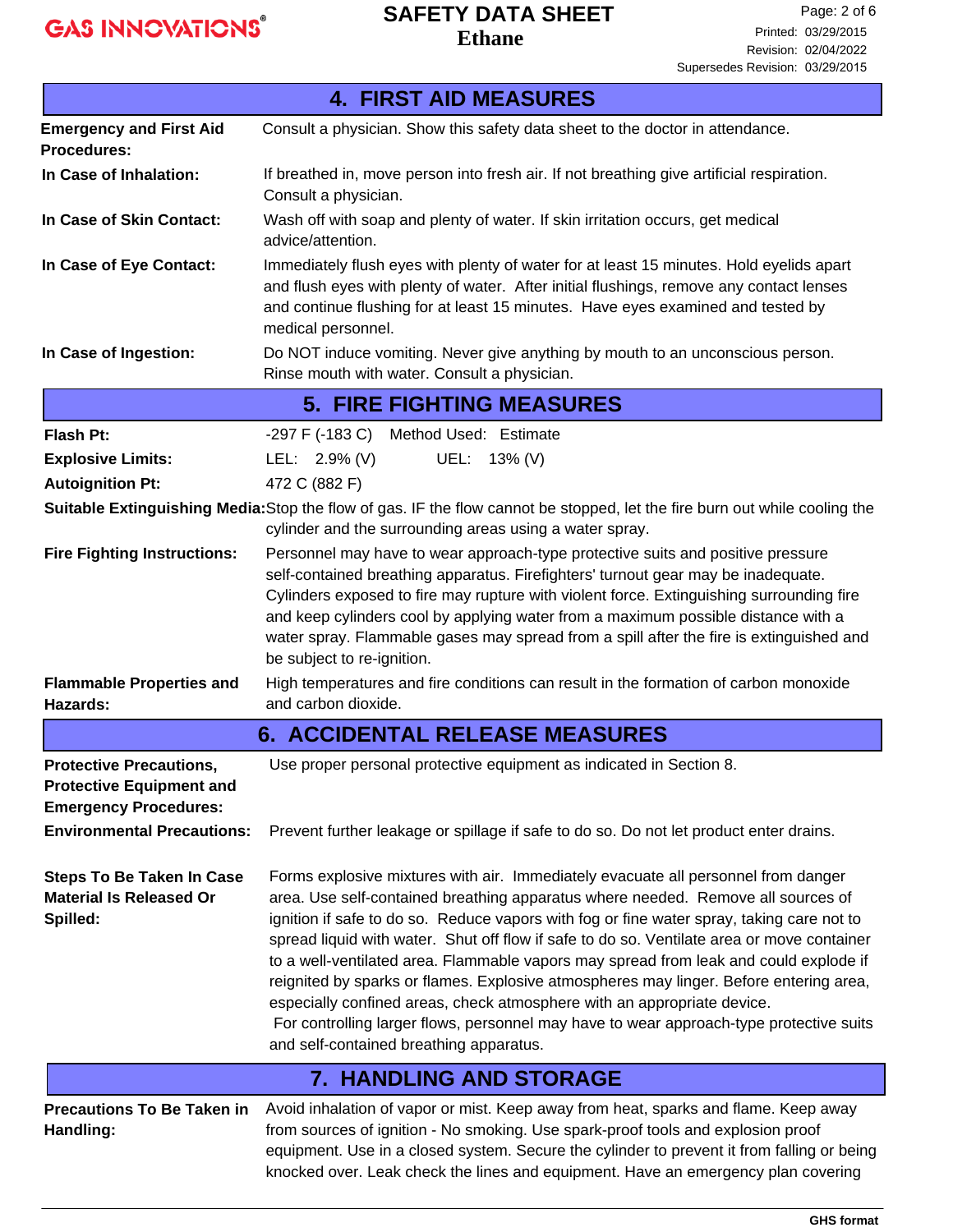# **Ethane SAFETY DATA SHEET**

Page: 3 of 6 Printed: 03/29/2015 Revision: 02/04/2022 Supersedes Revision: 03/29/2015

steps to be taken in the event of an accidental release.

|                                               | Wear leather safety gloves and safety shoes when handling cylinders. Protect cylinders<br>from physical damage; do not drag, roll, slide or drop. While moving cylinder, always<br>keep in place removable valve cover. Never attempt to lift a cylinder by its cap; the cap<br>is intended solely to protect the valve. When moving cylinders, even for short distances,<br>use a cart (trolley, hand truck, etc.) designed to transport cylinders. Never insert an<br>object (e.g., wrench, screwdriver, pry bar) into cap openings; doing so may damage the<br>valve and cause a leak. Use an adjustable strap wrench to remove over-tight or rusted<br>caps. Slowly open the valve. If the valve is hard to open, discontinue use and contact<br>your supplier. Close the container valve after each use; keep closed even when empty.<br>Never apply flame or localized heat directly to any part of the container. High<br>temperatures may damage the container and could cause the pressure relief device to<br>fail prematurely, venting the container contents. |
|-----------------------------------------------|---------------------------------------------------------------------------------------------------------------------------------------------------------------------------------------------------------------------------------------------------------------------------------------------------------------------------------------------------------------------------------------------------------------------------------------------------------------------------------------------------------------------------------------------------------------------------------------------------------------------------------------------------------------------------------------------------------------------------------------------------------------------------------------------------------------------------------------------------------------------------------------------------------------------------------------------------------------------------------------------------------------------------------------------------------------------------|
| <b>Precautions To Be Taken in</b><br>Storing: | Cylinders should be stored and used in dry, well-ventilated areas away from sources of<br>heat or ignition. Store away from oxidizers. Protect containers against damage.                                                                                                                                                                                                                                                                                                                                                                                                                                                                                                                                                                                                                                                                                                                                                                                                                                                                                                 |
| <b>Other Precautions:</b>                     | Special precautions should be taken when entering or handling equipment in this type of<br>gas service because of possible radioactive contamination. All equipment should be<br>checked for radioactivity or opened to the atmosphere and have forced ventilation<br>applied for at least four hours prior to entry or handling. A void direct skin contact with<br>any surface. Avoid generation of dust, smoke, fumes, etc. in the work area, or if they<br>cannot be avoided, a tested and certified radionuclide dust respirator should be worn.<br>Smoking, eating, or drinking, should be prohibited when working with the equipment.<br>Employees should wash thoroughly with soap and water and discard contaminated<br>clothing after entering or handling the equipment.                                                                                                                                                                                                                                                                                       |

# **8. EXPOSURE CONTROLS/PERSONAL PROTECTION**

| CAS#                                                                                                                                                                            | <b>Partial Chemical Name</b> |                                                                                                  | <b>OSHA TWA</b>                                                                                                                                                                                                                  | <b>ACGIH TWA</b>           | <b>Other Limits</b> |
|---------------------------------------------------------------------------------------------------------------------------------------------------------------------------------|------------------------------|--------------------------------------------------------------------------------------------------|----------------------------------------------------------------------------------------------------------------------------------------------------------------------------------------------------------------------------------|----------------------------|---------------------|
| 74-84-0                                                                                                                                                                         | Ethane                       |                                                                                                  | No data.                                                                                                                                                                                                                         | TLV: Simple asphyxiant ppm | No data.            |
| 68476-40-4                                                                                                                                                                      |                              | Hydrocarbons C3-C4 propane butane                                                                | No data.                                                                                                                                                                                                                         | No data.                   | No data.            |
| 74-82-8                                                                                                                                                                         | Methane                      |                                                                                                  | No data.                                                                                                                                                                                                                         | TLV: Simple asphyxiant ppm | No data.            |
| No special respiratory protection equipment is required with adequate ventilation.<br><b>Respiratory Equipment</b><br>(Specify Type):                                           |                              |                                                                                                  |                                                                                                                                                                                                                                  |                            |                     |
| <b>Eye Protection:</b>                                                                                                                                                          |                              |                                                                                                  | Wear safety glasses when handling cylinders; vapor-proof goggles and a face shield<br>during cylinder change out or whenever contact with product is possible. Select eye<br>protection in accordance with OSHA 29 CFR 1910.133. |                            |                     |
| <b>Protective Gloves:</b>                                                                                                                                                       |                              | Wear neoprene gloves during cylinder change out or wherever contact with product is<br>possible. |                                                                                                                                                                                                                                  |                            |                     |
| <b>Other Protective Clothing:</b>                                                                                                                                               |                              |                                                                                                  | Wear metatarsal shoes for cylinder handling, and protective clothing where needed.                                                                                                                                               |                            |                     |
| <b>Engineering Controls</b><br>(Ventilation etc.):                                                                                                                              |                              |                                                                                                  | Use explosion-proof ventilation equipment. Facilities storing or utilizing this material<br>should be equipped with an eyewash facility, and a safety shower is recommended.                                                     |                            |                     |
| Handle in accordance with good industrial hygiene and safety practice. Wash hands<br>Work/Hygienic/Maintenance<br>before breaks and at the end of workday.<br><b>Practices:</b> |                              |                                                                                                  |                                                                                                                                                                                                                                  |                            |                     |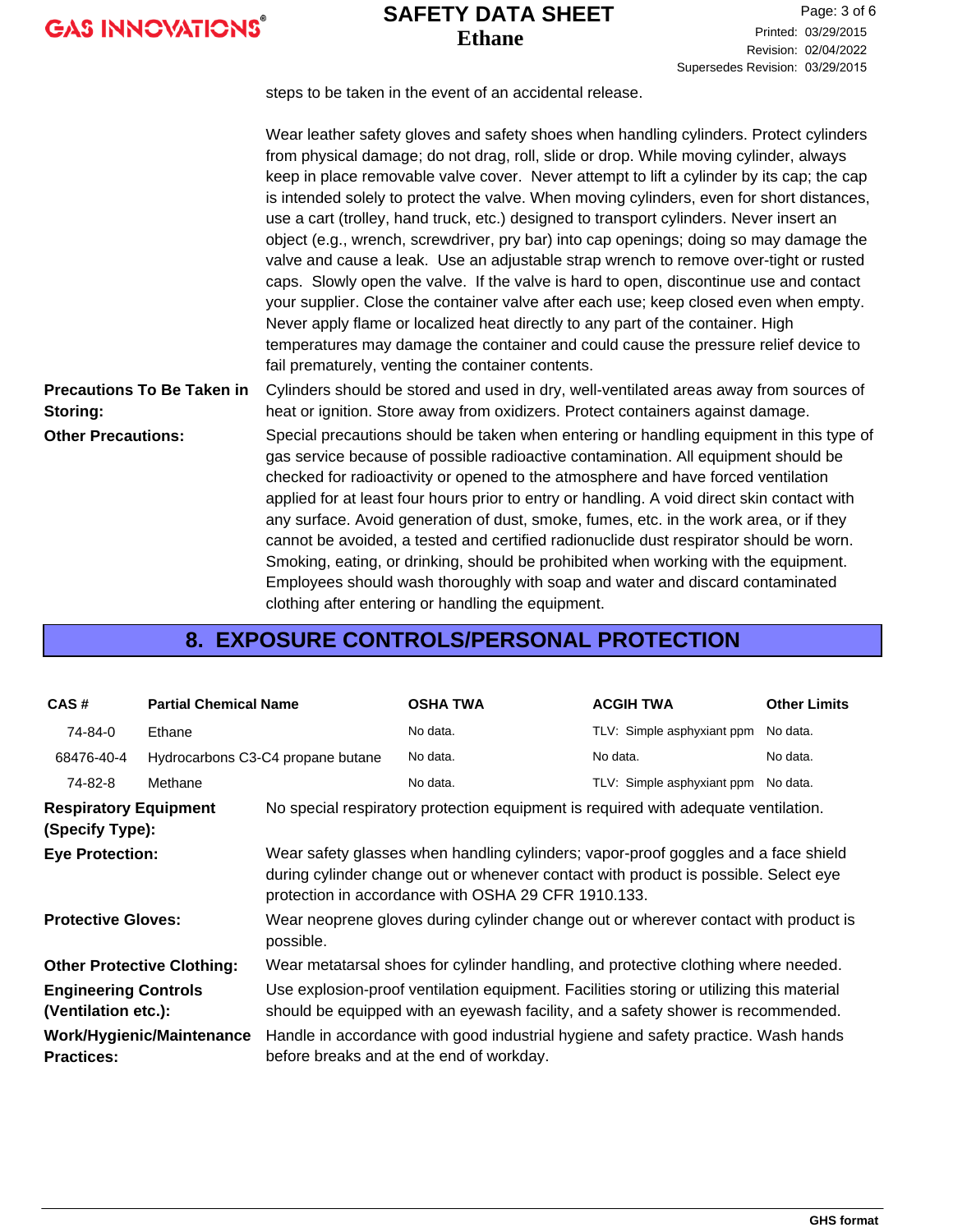**Incompatibility - Materials To** Strong oxidizing agents.

**Conditions To Avoid -** No data available.

and carbon dioxide.

**Possibility of Hazardous** Will occur  $[$  ] Will not occur  $[X]$ 

**Avoid:**

**Byproducts:**

**Reactions:**

**Hazardous Reactions:**

#### **Ethane SAFETY DATA SHEET**

|                                              | 9. PHYSICAL AND CHEMICAL PROPERTIES                                                                         |
|----------------------------------------------|-------------------------------------------------------------------------------------------------------------|
| <b>Physical States:</b>                      | [ ] Liquid<br>[ ] Solid<br>[X] Gas                                                                          |
| <b>Appearance and Odor:</b>                  | Appearance: colorless.                                                                                      |
| <b>Freezing Point:</b>                       | $-279$ F ( $-173$ C)                                                                                        |
| <b>Boiling Point:</b>                        | $-127$ F ( $-88.3$ C)                                                                                       |
| <b>Autoignition Pt:</b>                      | 472 C (882 F)                                                                                               |
| Flash Pt:                                    | $-297$ F $(-183$ C)<br>Method Used: Estimate                                                                |
| <b>Explosive Limits:</b>                     | LEL: $2.9\%$ (V)<br>UEL: 13% (V)                                                                            |
| Specific Gravity (Water = 1):                | 0.355<br>at 15.6 C (60.1 F)                                                                                 |
| <b>Density:</b>                              | <b>NA</b>                                                                                                   |
| Vapor Pressure (vs. Air or<br>$mm Hg$ ):     | ~800 PSIA at 38.0 C (100 F)                                                                                 |
| Vapor Density (vs. Air = 1):                 | 1.047                                                                                                       |
| <b>Evaporation Rate:</b>                     | <b>NA</b>                                                                                                   |
| <b>Solubility in Water:</b>                  | Insoluble at<br>0 C (32.0 F)                                                                                |
| <b>Solubility Notes:</b>                     | Soluble in hydrocarbon solvents.                                                                            |
| <b>Saturated Vapor</b>                       | <b>NA</b>                                                                                                   |
| <b>Concentration:</b>                        |                                                                                                             |
| <b>Viscosity:</b>                            | NA                                                                                                          |
| pH:                                          | NA                                                                                                          |
| <b>Percent Volatile:</b>                     | No data.                                                                                                    |
| Molecular Formula & Weight: CH4              | 16.04                                                                                                       |
|                                              | <b>10. STABILITY AND REACTIVITY</b>                                                                         |
| <b>Reactivity:</b>                           | High temperatures and fire conditions can result in the formation of carbon monoxide<br>and carbon dioxide. |
| Stability:                                   | Stable [X]<br>Unstable [ ]                                                                                  |
| <b>Conditions To Avoid -</b><br>Instability: | Heat, flames and sparks. Stable under recommended storage conditions.                                       |

Hazardous Decomposition Or High temperatures and fire conditions can result in the formation of carbon monoxide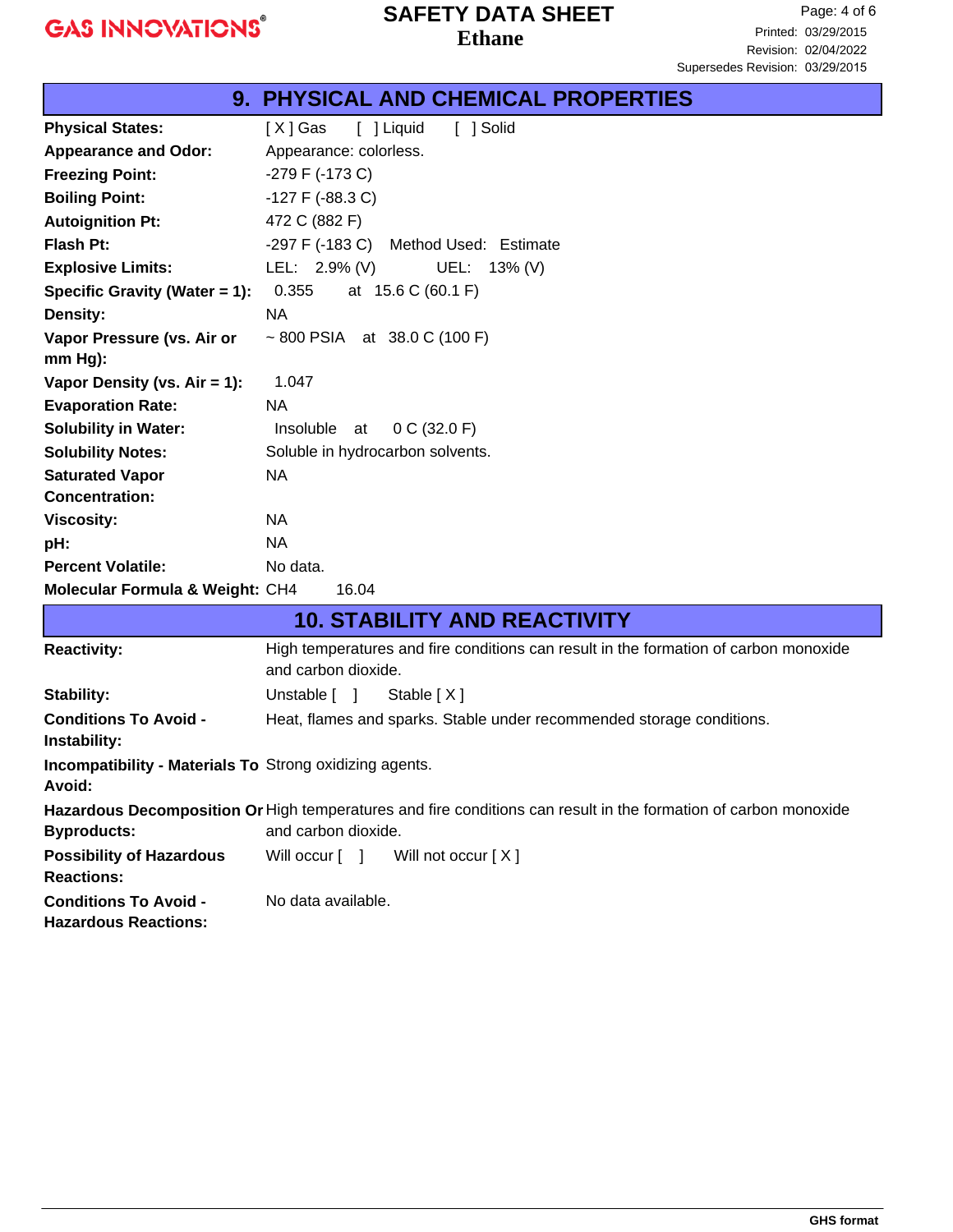#### **Ethane SAFETY DATA SHEET**

| <b>11. TOXICOLOGICAL INFORMATION</b>          |                                                                                                                                                                                                                                                                                                                                                                                                                                                                                                                                                                                                                                                                                                                                                                                                                                                                                                |  |  |
|-----------------------------------------------|------------------------------------------------------------------------------------------------------------------------------------------------------------------------------------------------------------------------------------------------------------------------------------------------------------------------------------------------------------------------------------------------------------------------------------------------------------------------------------------------------------------------------------------------------------------------------------------------------------------------------------------------------------------------------------------------------------------------------------------------------------------------------------------------------------------------------------------------------------------------------------------------|--|--|
| <b>Toxicological Information:</b>             | Epidemiology: No information available.<br>Teratogenicity: No information available.<br>Reproductive Effects: No information available.<br>Mutagenicity: No information available.<br>Neurotoxicity: No information available.                                                                                                                                                                                                                                                                                                                                                                                                                                                                                                                                                                                                                                                                 |  |  |
| <b>Irritation or Corrosion:</b>               | No data available.                                                                                                                                                                                                                                                                                                                                                                                                                                                                                                                                                                                                                                                                                                                                                                                                                                                                             |  |  |
| <b>Chronic Toxicological</b><br>Effects:      | No data available.                                                                                                                                                                                                                                                                                                                                                                                                                                                                                                                                                                                                                                                                                                                                                                                                                                                                             |  |  |
| <b>Carcinogenicity/Other</b><br>Information:  | This product may contain detectable but varying quantities of the naturally occurring<br>radioactive substance radon 222. The amount in the gas itself is not hazardous, but<br>since radon rapidly decays ( $t/2$ = 3.82 days) to form other radioactive elements including<br>lead 210, polonium 210, and bismuth 210, equipment may be radioactive. The radon<br>daughters are solids and therefore may attach to dust particles or form films and sludges<br>in equipment. Inhalation, ingestion or skin contact with radon daughters can lead to the<br>deposition of radioactive material in the lungs, bone, blood forming organs. intestinal<br>tract, kidney, and colon. Occupational exposure to radon and radon daughters has been<br>associated with an increased risk of lung cancer in underground uranium miners. Follow<br>the Special Precautions contained in this document. |  |  |
| Carcinogenicity:                              | NTP? No<br>IARC Monographs? No<br><b>OSHA Regulated? No</b>                                                                                                                                                                                                                                                                                                                                                                                                                                                                                                                                                                                                                                                                                                                                                                                                                                    |  |  |
|                                               | <b>12. ECOLOGICAL INFORMATION</b>                                                                                                                                                                                                                                                                                                                                                                                                                                                                                                                                                                                                                                                                                                                                                                                                                                                              |  |  |
| <b>General Ecological</b><br>Information:     | Environmental: No information available.<br>Physical: No information available.                                                                                                                                                                                                                                                                                                                                                                                                                                                                                                                                                                                                                                                                                                                                                                                                                |  |  |
| <b>Results of PBT and vPvB</b><br>assessment: | No data available.                                                                                                                                                                                                                                                                                                                                                                                                                                                                                                                                                                                                                                                                                                                                                                                                                                                                             |  |  |
| <b>Persistence and</b><br>Degradability:      | Not expected.                                                                                                                                                                                                                                                                                                                                                                                                                                                                                                                                                                                                                                                                                                                                                                                                                                                                                  |  |  |
| <b>Bioaccumulative Potential:</b>             | Not expected.                                                                                                                                                                                                                                                                                                                                                                                                                                                                                                                                                                                                                                                                                                                                                                                                                                                                                  |  |  |
| <b>Mobility in Soil:</b>                      | No data available.                                                                                                                                                                                                                                                                                                                                                                                                                                                                                                                                                                                                                                                                                                                                                                                                                                                                             |  |  |
|                                               | <b>13. DISPOSAL CONSIDERATIONS</b>                                                                                                                                                                                                                                                                                                                                                                                                                                                                                                                                                                                                                                                                                                                                                                                                                                                             |  |  |
| <b>Waste Disposal Method:</b>                 | Do not attempt to dispose of residual or unused quantities. Return container to supplier.<br>Dispose of contents/containers in accordance with local/regional/national/international<br>regulations.                                                                                                                                                                                                                                                                                                                                                                                                                                                                                                                                                                                                                                                                                           |  |  |
|                                               | <b>14. TRANSPORT INFORMATION</b>                                                                                                                                                                                                                                                                                                                                                                                                                                                                                                                                                                                                                                                                                                                                                                                                                                                               |  |  |
|                                               |                                                                                                                                                                                                                                                                                                                                                                                                                                                                                                                                                                                                                                                                                                                                                                                                                                                                                                |  |  |

#### **LAND TRANSPORT (US DOT):**

| <b>DOT Proper Shipping Name: Ethane.</b> |               |
|------------------------------------------|---------------|
| <b>DOT Hazard Class:</b>                 | 2.1           |
| <b>UN/NA Number:</b>                     | <b>UN1035</b> |



**FLAMMABLE GAS**